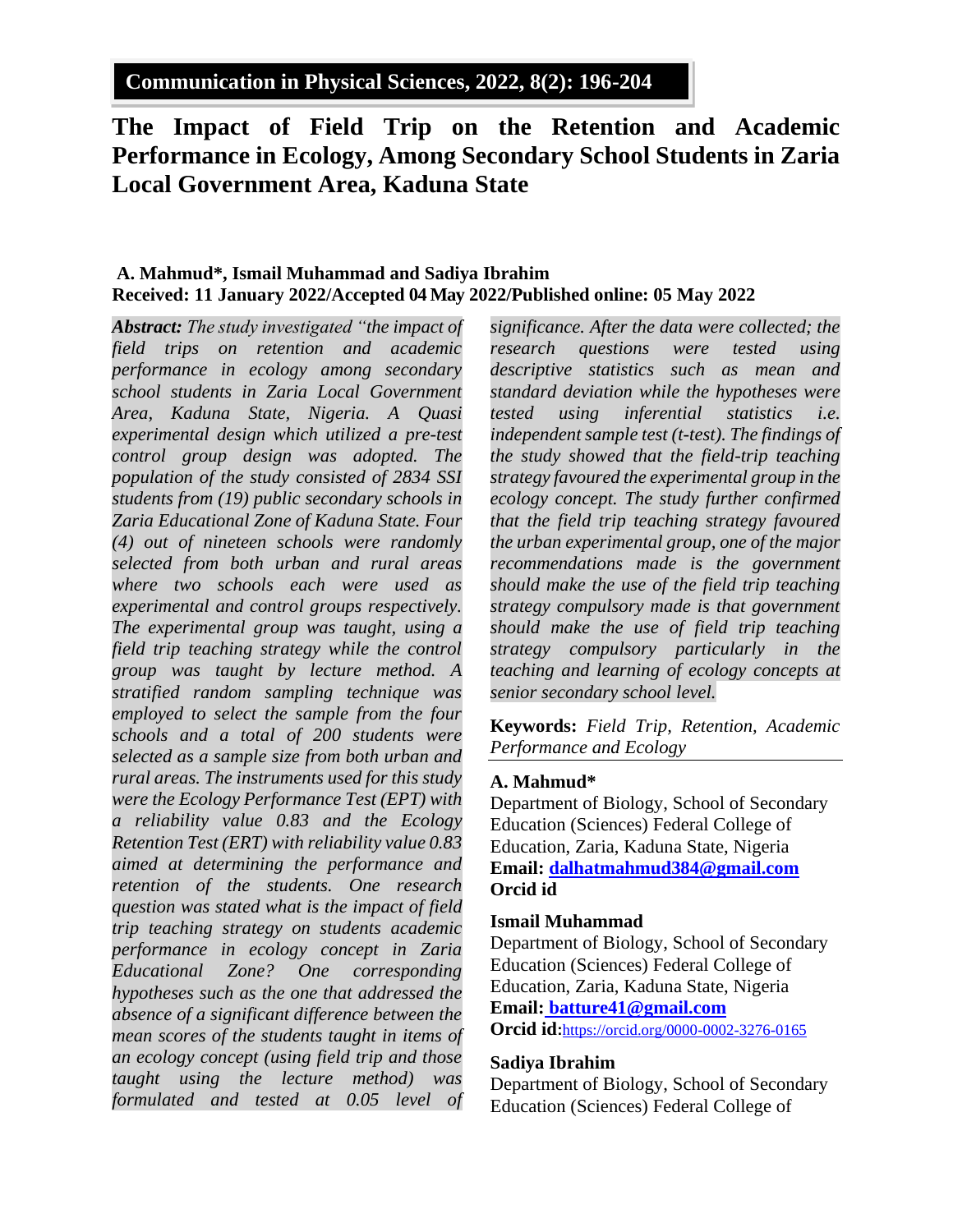Education, Zaria, Kaduna State, Nigeria **Email: [sadiaibrahim164@gmail.com](mailto:sadiaibrahim164@gmail.com) Orcid id**

# **1.0 Introduction**

Science, from its linguistic origin derived from the Latin word "Scienta" which means "Knowledge" (Eneh 2000). Science as a branch of knowledge is the systematic study of things around us. The totality of Knowledge obtained from such studies constitutes scientific knowledge. Science deals with nature, through observation and subsequent experimental investigation (Anaso, 2007; Kalu 2007). Usman, (2008), defines science as consisting of a specific branch of a general body of knowledge such as Biology, Chemistry,, Physics, Geology or Astronomy to mention but a few. In science students are exposed to teaching and learning strategies/methods including lecture method, demonstration, discovery, discussion, laboratory activities, cooperative learning etc, depending on the aspect one wants to teach.

Also biology is a branch of the general body of knowledge (science) is been defined differently by different scientists based on perception and understanding of the subject. Okwo and Tawtiyas, (2000) define biology as science which involves the systematic study of living things and interaction with each other and their environment. Kalu, (2007) simply defines biology as the science of life.

Biology as a science of life is concerned with the characteristics of living things, their forms, functions and relationship with one another and with their environment among others. However, for effective biology teaching, the use of method/strategy which would make the use of the environment would achieve much and bring home the actual meaning of the concepts. Among science subjects (chemistry, physics and biology), biology one of the wisdely known subject (Ibrahim, 2008). It is a core (compulsory) subject for almost all Senior Secondary Schools Students in Nigeria. Also, the basic knowledge of biology is a prerequisite

for studying most science disciplines such as medicine, agriculture, pharmacy, microbiology, biochemistry and psychology among others (Bichi, 2003; Kalu and Ndokwo, 2006). Therefore knowledge and application of appropriate strategy that is useful in the establishment of sound academic foundation for students is basically essential.

Biology plays a vital role in the economic development of a nation. This is because Ajaja, (2008) said that recent advances recorded in the field of biochemistry, physiology, ecology, genetics and molecular biology, have made the subject a central focus in most human activities including solutions to the problem of food scarcity, pollution, population explosion, radiation, disease, health, hygiene, family life, poverty eradication, management and conservation of natural resources as well as biotechnology and ethics. Due to immense benefits of Biology to both individual and societal development the Federal Government of Nigeria, in the National policy on education, (FME 2005), made biology a core science subject at the senior secondary school (SSS). The objectives of biology Programme are:

- (i) Adequate laboratory" and field skills in Biology;
- (ii) Meaningful and relevant knowledge in biology
- (iii) Ability to apply scientific knowledge to everyday life in matters of personal and community health and Agriculture.
- (iv) Reasonable functional scientific attitudes and
- (v) Emphasis of content and context of the syllabus is placed on: field studies, guided-discovery/Biology as inquiry (FME 2005).

Thus, from the above objectives, an outdoor strategy such as field trip has been recommended by FME (2013) for its implementation for the accomplishment of biology objectives in the secondary' schools in Nigeria. However, despite the recommendation on field trip as a strategy for teaching biology,

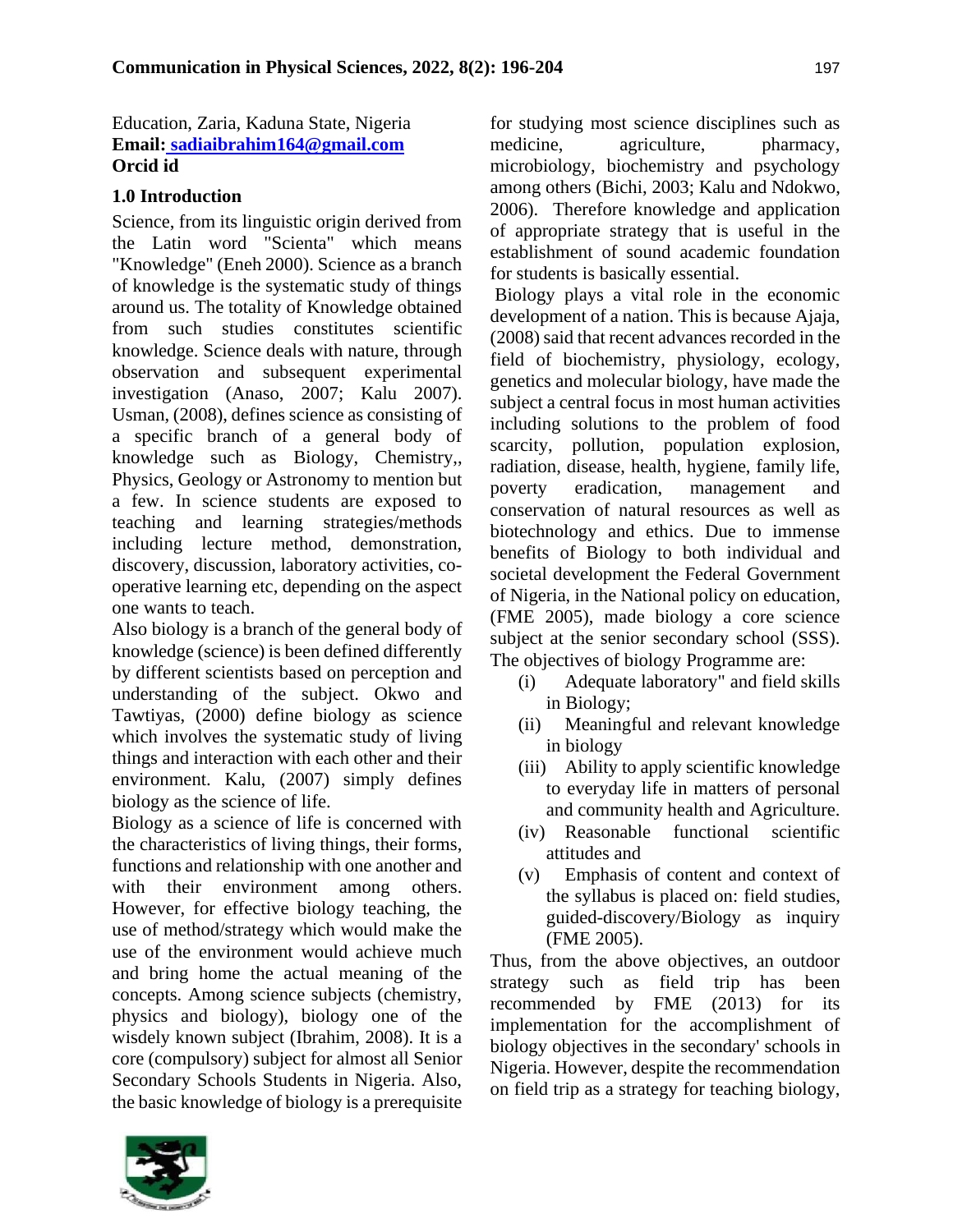many biology teachers in the various secondary schools have not accept the hybrid approaches (Usman, 2000).

There are different branches or concepts of biology and there are different ways of dealing with them effectively. For instance, there is anatomy and physiology, genetics, evolution, nervous co-ordination, among others, much of which can be taught effectively by demonstration, discovery, lecture method, activity" based in the class room and/or indoor laboratory. There is an aspect in biology that is referred to as ecology that requires students to be taken out to see living organisms in their natural habitats.

Ecology is defined as the study of the relationship of organism or group of organisms and their environment; or the science of the interrelationship among living organisms and their environment. Also, ecology is concerned with the biology of groups of organisms with functional processes on land in the oceans and in freshwater (Odum, 1971 and Obeka, 2010). The ecology concepts include the following: habitat, population, ecosystem, succession, adaptation, conservation, pollution, cycling material, biological control, community, biotic interaction, soil studies erosion, ecology and disease, sewage disposal, ecological study, feeding relationship, energy, environment to mention just a few. An outdoor strategy seems to have advantages in the teaching and learning of ecology in many ways; including the following,

- (i) It is best to study organism in their natural environment,
- (ii) It also enables teachers to teach for acquisition of scientific skills which is a major goal of science education.

Several studies on performance in biology concepts among Nigerian final year secondary school students revealed under achievement (Adeniyi, 2004, Okafor, 2002, Uzoechi, 2007, Usman, 2008, Ibrahim, 2008 and Ajaja, 2010). The poor performance has been attributed to the attitudinal problems of students (Okafor,

2002). cognitive and socio-economic problems of teachers (Adeniyi, 2004), administrative problems of policymakers (Okafor, 2002), method of teaching (i.e using lecture method, discussion, indoor laboratory) across all concepts in biology (Okafor, 2002 and Usman 2000) and also teacher factor may be due to poor mastery of subject matter which can lead to skipping of topics, (Shuaibu and Usman. 2002, Okoli, 2006. and Okeke, (2007). These poor performances are evident in the statistics of WAEC results for science subjects between period of 2011 to 2016 which indicated the poor performance of students in biology (Appendix.1). This poor performance in biology forms the basis for this study.

From the results shown in Appendix 1 the students' performance in biology examinations conducted by the West African Examination Council (WAEC) between 2010 and 2016 the percentage failure for three years is higher than 50% except in 2011 and 2016 where the percentage was higher than 50%. This high level of failure may not be unconnected with the poor performance in ecology concepts because WAEC biology questions shows that students cannot escape answering questions on ecology. Consequently, the present study seeks to investigate the impact of field trips on students' academic performance and retention in ecology concept at the senior secondary school level

# *1.1 Research questions*

The following research questions are set to guide the study;

What is the effect of field-trip teaching strategy on students' academic performance in urban and rural experimental school in ecology concept in Zaria Educational zone?

# *1.2 Null hypothesis*

This study has the following null hypotheses:

There is no significant difference between the mean scores of the urban and rural experimental schools' students taught ecology concept using field trip and those

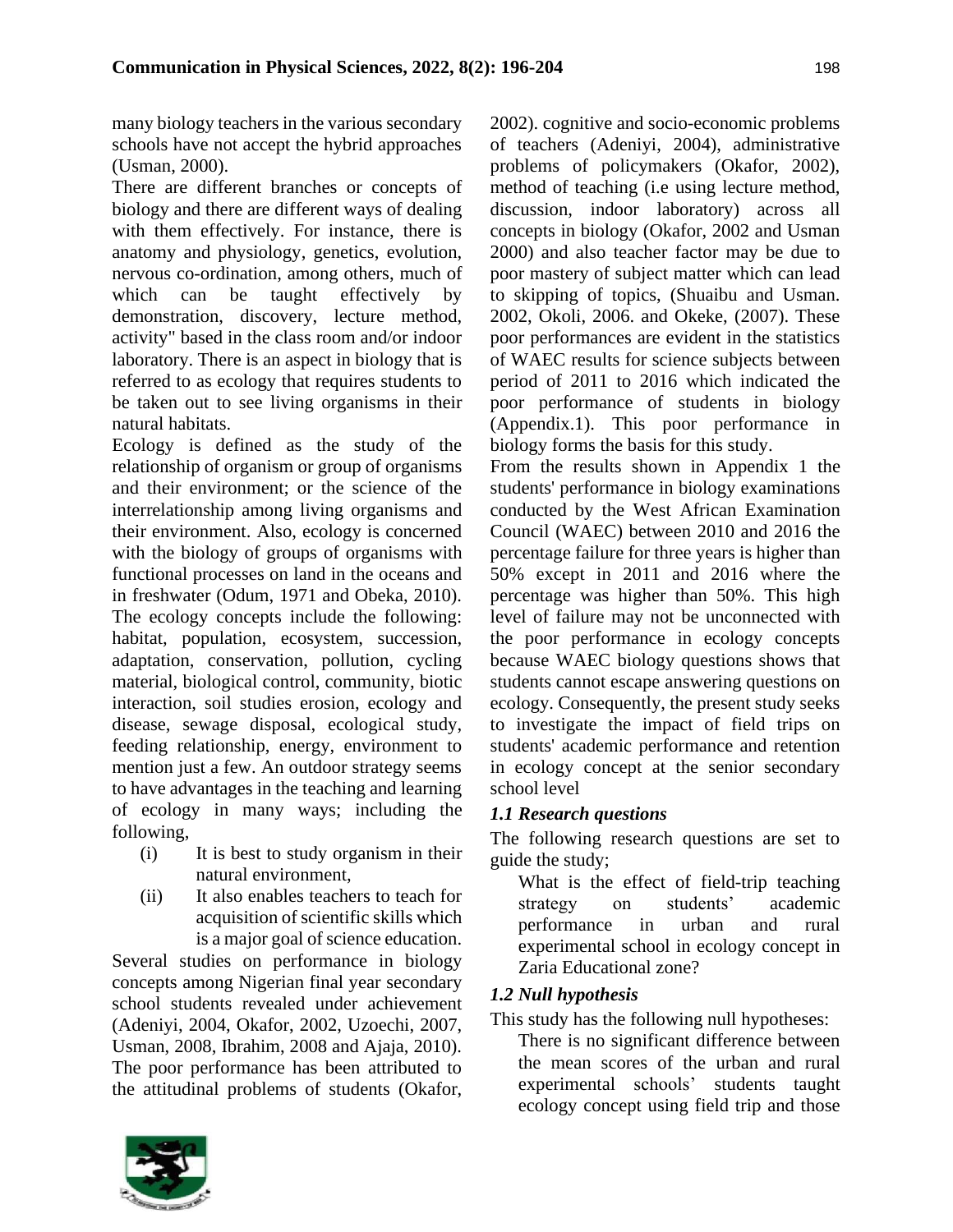taught using the lecture method.

# **2.0 Materials and Methods** *2.1 Methodology*

# *2.1.1 Research Design*

The research design for this study was Quasi-Experimental design involving the pre and

post tests. There are two groups namely: the control and experimental groups. All sampled students were pre-tested to determine the level

of equivalence academically. The experimental groups received treatment (field trip), while the control groups received no treatment (lecture). Also, all the groups were subjected to post test (to determine the effect of the treatment on students Academic performance), and Post-Posttest (to determine the treatments effect on retention ability) the researchers design illustration is presented in Fig. 1



**Fig 1: Illustration of research design** 

Key: EG - Experimental Group, CG - Control Group,  $0_1$  = pretest,  $X_1$  = treatment,  $X_0$  = no treatment,  $0_2$  = posttest,  $0_3$  = post-posttest, U = urban area and  $R =$  rural area

## *2.2 Population of the study*

The population of the study consisted of 2934 SSI students from nineteen (19) schools **Table 1: Population of the study**

admitted in, 2016/2017 session in Zaria Educational Zone of Kaduna State. Although, these schools are physically different in terms of location, they are the same in terms of administration, staffing, infrastructure and students were admitted on merit. See Table 1.

| S/No | <b>Name of School</b> | <b>Location</b>    | <b>Number of Students</b> |               | <b>Total</b> |
|------|-----------------------|--------------------|---------------------------|---------------|--------------|
|      |                       |                    | <b>Male</b>               | <b>Female</b> |              |
|      | Alhudahuda College    | <b>Urban Areas</b> | 339                       |               | 339          |
| 2.   | Barewa College        | 6599               | 274                       |               | 274          |
| 3.   | GSS Zaria             | 6599               | 262                       |               | 262          |
| 4.   | <b>GSS Dakace</b>     | 6599               | 70                        | 30            | 100          |
| 5.   | <b>GGSS</b> Zaria     | 6599               |                           | 142           | 142          |
| 6.   | GGSS D/Bauchi         | 6599               |                           | 225           | 225          |
| 7.   | GSS Magajiya          | 6599               | 100                       | 50            | 150          |
| 8.   | <b>GGSS Pada</b>      | 6599               |                           | 70            | 70           |
| 9.   | GGSS K/Gayan          | 6599               |                           | 155           | 155          |
| 10.  | GSS Muchiya           | 6599               | 84                        | 18            | 102          |
| 11.  | <b>GSS Chindit</b>    | 6699               |                           | 70            | 70           |
| 12.  | <b>GSS Chindit</b>    | 6599               | 118                       |               | 118          |

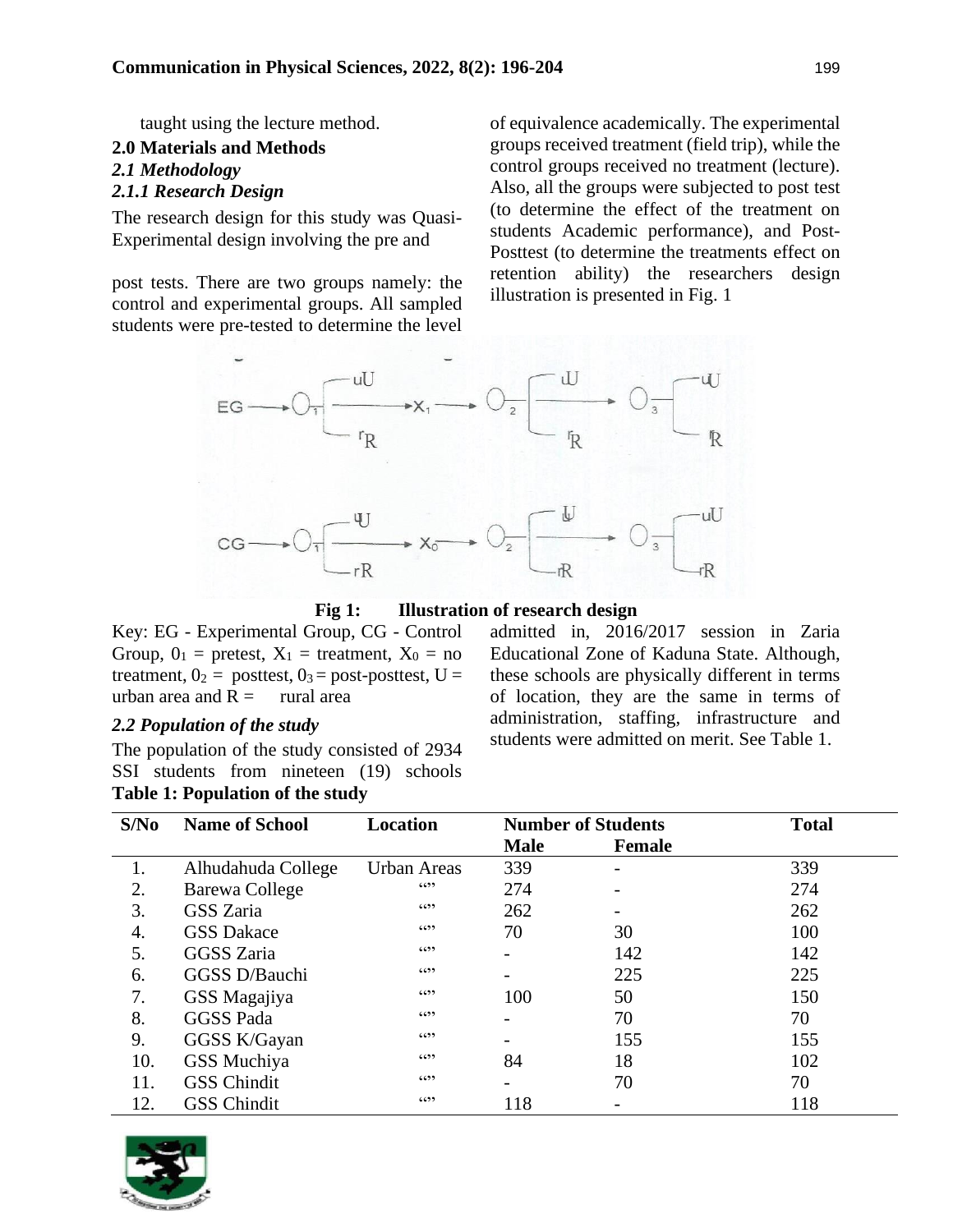| 13. | Aminu GSS         | 6599               | 229  | 80   | 309  |
|-----|-------------------|--------------------|------|------|------|
| 14. | GSS T/Jukun       | 6599               | 119  | 85   | 204  |
| 15. | GCC Zaria         | 6599               | 60   | 46   | 106  |
| 16. | GSS Dinya         | <b>Rural Areas</b> | 35   | 28   | 63   |
| 17. | GSS T/Saibu       | 6599               | 129  | 22   | 151  |
| 18. | GSS Yakasai       | 6599               | 29   | 5    | 34   |
| 19. | <b>GSS Likoro</b> | 6599               | 54   | 6    | 60   |
|     |                   | <b>Grand-Total</b> | 1902 | 1032 | 2934 |

**Source: Ministry of Education Kaduna (MOEK), 2016**

## *2.3 Sample and sampling techniques*

The study used a stratified random sampling technique due to location to obtain its sample size. This study considered 10% of the target population 200 SS I students in both rural and Urban as observed by Asika (2011). Two boys were asked to hand pick a piece of paper already folded with the names of the schools. As a result of the two schools were randomly

selected from urban and rural areas respectively. These schools are GSS Magajiya Zaria City and GSS Dinya as the control group while GSS T/Saibu as an experimental group. In both schools, 25 males and 25 females were randomly selected through balloting method (ticked piece of paper). The sample sizes involved 200 students see Table 2.

| S/No | Location | <b>Schools</b>     | <b>Male</b> | Female | <b>Total</b> |
|------|----------|--------------------|-------------|--------|--------------|
|      | Urban    | Alhudahuda College | 25          | 25     | 100          |
|      | Rural    | GSS Dinya          | 25          | 25     | 100          |
|      | Urban    | Barewa College     | 25          | 25     | 100          |
|      | Rural    | Tudun Saibu        | 25          | 25     | 100          |
|      |          | <b>Grand-Total</b> | 100         | 100    | 200          |

**Table 2: Sample of the study**

# *2.4 Instrumentation*

The instruments used for this study include:

- i. Ecology Performance Test (EPT) and
- ii. Ecology Retention Test (ERT).

# *2.5 Ecology performance test (EPT)*

EPT was administered to determine the achievement of students. Before the Administration of the post test, a pretest was conducted using EPT to ascertain the students ability level, the ecology performance test was administered after the treatment. The EPT consisted of 25 multiple choice questions with four options each to choose the correct options. The questions were collected from past WAEC/NECO question papers for 5 years 2010-2014.

# **3.0 Result and Discussion**



The data collected from this study were analyzed based on the research question and hypothesis formulated as follows:

**(i) Research Question 1:** What is the effect of the field-trip teaching strategy on students' academic performance in urban and rural experimental schools in ecology concept in Zaria Educational zone?

The descriptive statistics of mean and standard deviation were used to answer this research question and the summary of the results is presented in Table 3. Results shown in Table 3 revealed that the mean scores of the urban experimental group was 58.76 while the standard deviation was 13.27. The mean scores for the rural experimental were 51.10 with a standard deviation of 13.53. The mean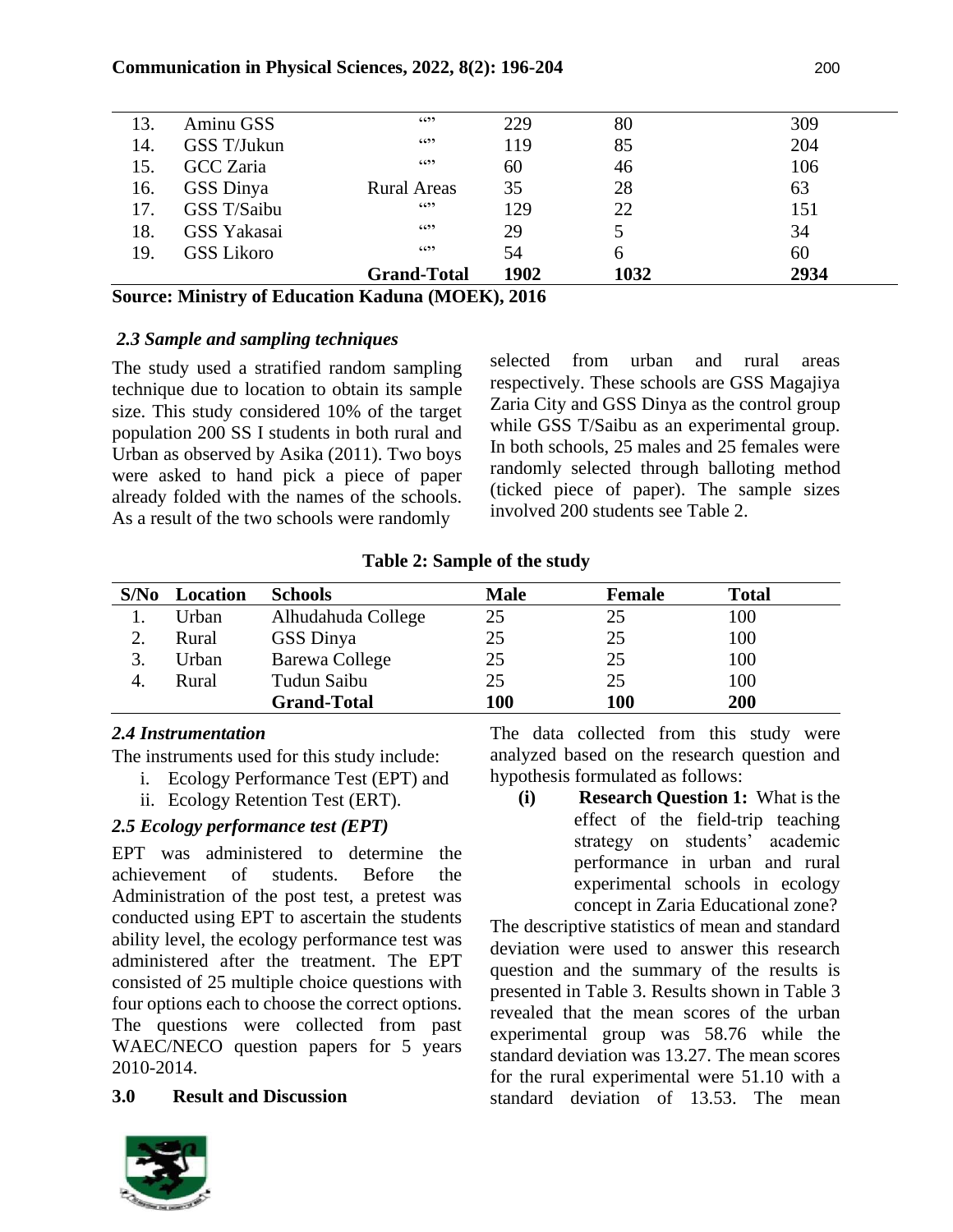difference between the urban experimental and rural control group was 7.66 in favour of the urban experimental group. This suggests that the urban experimental group had mean scores more than the rural experiment group and that, the effect of the treatment had an effect on the urban experimental group.

difference between the mean scores of the urban and rural experimental schools students taught ecology concept, using field trip and those taught using lecture method. The Hoi was analyzed using t-test statistics.

The inferential statistic t-test was used to test this hypothesis, and Table 4 below presented the summary of the analysis.

**Null Hypothesis 1:** There is no significant

**Table 3: Means and Standard deviation of urban and rural students of the experimental group in EPT**

| <b>Variable</b>            |    | <b>Mean</b> | <b>SD</b>      | $\mathbf{M}\mathbf{D}$ |
|----------------------------|----|-------------|----------------|------------------------|
| Experimental group (urban) | 50 | 58.76       | 13.27          |                        |
|                            |    |             |                | 7.66                   |
| Control group (rural)      |    | 51.10       | 13.53<br>LJ.JJ |                        |

**Table 4 Presents t-test of posttest means score of the Urban and Rural Students of Experimental groups in Ecology Performance Test (EPT)**

| <b>Variable</b>                   |      | Mean SD        | DF | SE |                | t-cal t-crit p-value Remark |             |
|-----------------------------------|------|----------------|----|----|----------------|-----------------------------|-------------|
| Experimental group 50 58.76 13.27 |      |                |    |    |                |                             |             |
| Control group                     | - 50 | 51.10 51.10 98 |    |    | 2.68 2.76 1.96 | 0.01                        | Significant |

The results presented in Table 4 indicated that the t<sub>cal</sub> is 2.76 and the P-value  $= 0.01$  at 98 degree of freedom (df). Since the P-value  $=$  $0.01 < a = 0.05$  it is evident that there is a significant difference in the mean scores of the urban and rural experimental groups in the academic performance level of students. The significant difference is in favour of the urban experimental group exposed to field trip teaching strategy as indicated by the mean scores. Therefore, the Null hypothesis 2 is rejected.From the findings of the study, it is evident that the most important benefits of field trips is that they provided the most realistic means of meeting organisms in their actual environment. This makes topics or concepts and principles taught more vivid and retention better. This Unit presented explanation of results obtained from the hypothesis tested and acknowledged the published works of other authors in the study like Ajaja, (2010), Michie (2001) and Fred (2007).

Null Hypothesis: There is no significant

difference between the mean scores of the rural experimental schools' students in ecology concept. The outcome demonstrated that the field trip teaching strategy has a more positive effect on the urban experimental group than the rural experimental group. This might be due to the following reasons:

- 1) Exposure: this is not surprising, because those in urban seem to be more exposed to those organisms on media like Television, the Internet e.t.c. and they might have known more about the organisms even before they saw them live. The rural group might be coming in contact with them but know very little about them hence the difference in performance.
- 2) Students in the urban areas used English language as a means of communication much more than those in the rural area. Therefore, they can to express themselves better than those in the rural areas. Moreso, WAEC/NECO

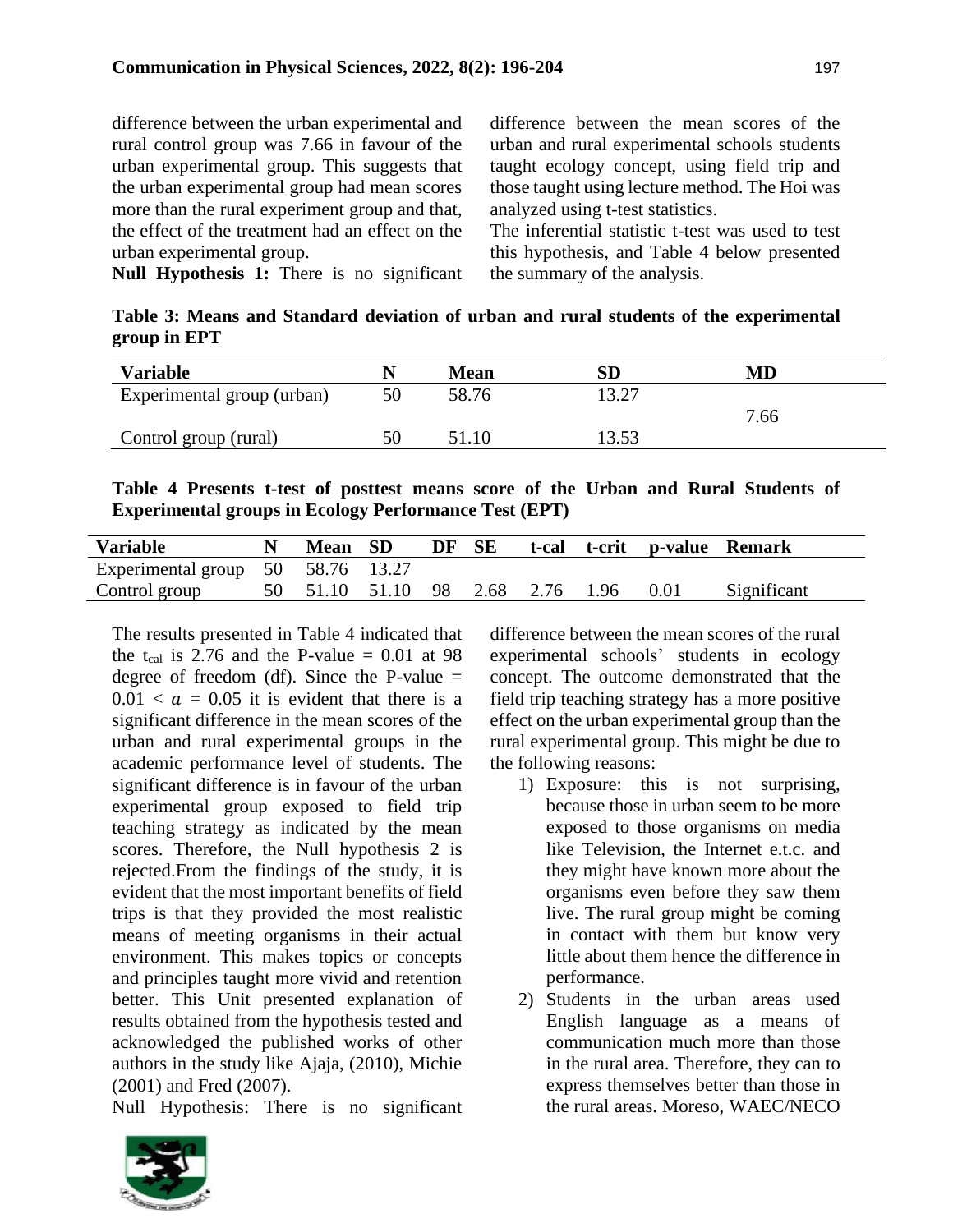questions were sets and answered in English language.

#### **4.0 Conclusion**

This inference is drawn from the finding thus: Generally it was confirmed that there was a high significant difference between the mean performance of the experimental and control groups in the ecology concept. And there was also high significant difference between the mean performance of the experimental and control groups in ecology concept on retention ability. This further confirmed that the field trip teaching strategy has gained more than the traditional method of teaching.

Based on the findings; the paper made the following recommendations:

- i. Although field trip is integrated into the teaching programme, it is not being used. Therefore, the government should make the use of field trip teaching strategy compulsory particularly in the teaching and learning of the ecology concept at SS level. This will enhance students gain firsthand information, and provide opportunity for them to see, possibly touch and feel what they have heard about certain organism and situations.
- ii. Field trip experiences when used should be relevant to contents in the curriculum, if they are to make the necessary impact.

### **5.0 References**

- Ajaja, O.P, (2010). Effects of Field trip studies on learning outcome in Biology. *Journal of Human Ecology*, Department of Science Education, Delta State University, Abraka, Nigeria. 31, 3, pp:171-177
- Aliyu M. M (2008). Educational excursions and students achievements in business studies. *Journal of Educational Research and Development*, p, 111-124
- Anaso J.M (2007). Investigation into the causes of students' poor academic achievement in chemistry in Senior Secondary School Certificate Examination. *Nigerian Journal*

*of Science and Educational Research*, p, (98-119)

- Asika, N. (2011). *Research Methodology- in Behavioural Sciences Ikeja*, Longman, Nigeria, PLC.
- Bajah S. T. (2002). *Teaching Science for Scientific Development*. A Key not address to the NCE Conference at Federal College of Education, Zaria.
- Bichi, S. S (2000). Problem Solving Approach to the Teaching of You and the Environment, *Journal of the Science Teacher Association of Nigeria Integrated Science Education Series* 7, 11, pp. 1690- 168.
- Bichi, S. S. (2003). Effect of Problem Solving Method on Secondary Schools Students Achievement in Evolution. *Journal of Vocational and Technical Education*, Jovted, 4, 1, pp. 98-105
- Crorapton. G. (2000). Outdoor experiences have the potential to impact Students in both the cognitive and effective domains. *Research in Science Education,* 36, 1-2, pp. 111-139.
- David, L.R (2006). Indoor and outdoor laboratory experiences on secondary school students academic achievement and retention in ecology FSC Occasion at Publication 72 British Ecology Sociology Fraser.U. (1999).
- Eneh, J. O (2000). *History and Philosophy of science*: An Outline, Magnet Business Enterprise, Publishing Division. Enugu, 2010.
- Federal Government of Nigeria (2013) National policy on education Lagos: Federal Government Press.
- Fred, M. (2007). The field trip in Biology. New York, *Journal of School Science and Mathematics.* 28, 22, pp. 31.
- Gayford, I (2000), Field trips: A guide for conducting and planning Educational Experience, Washington, Godfary publishers.
- Ibrahim A. O (2008). Biology teacher's

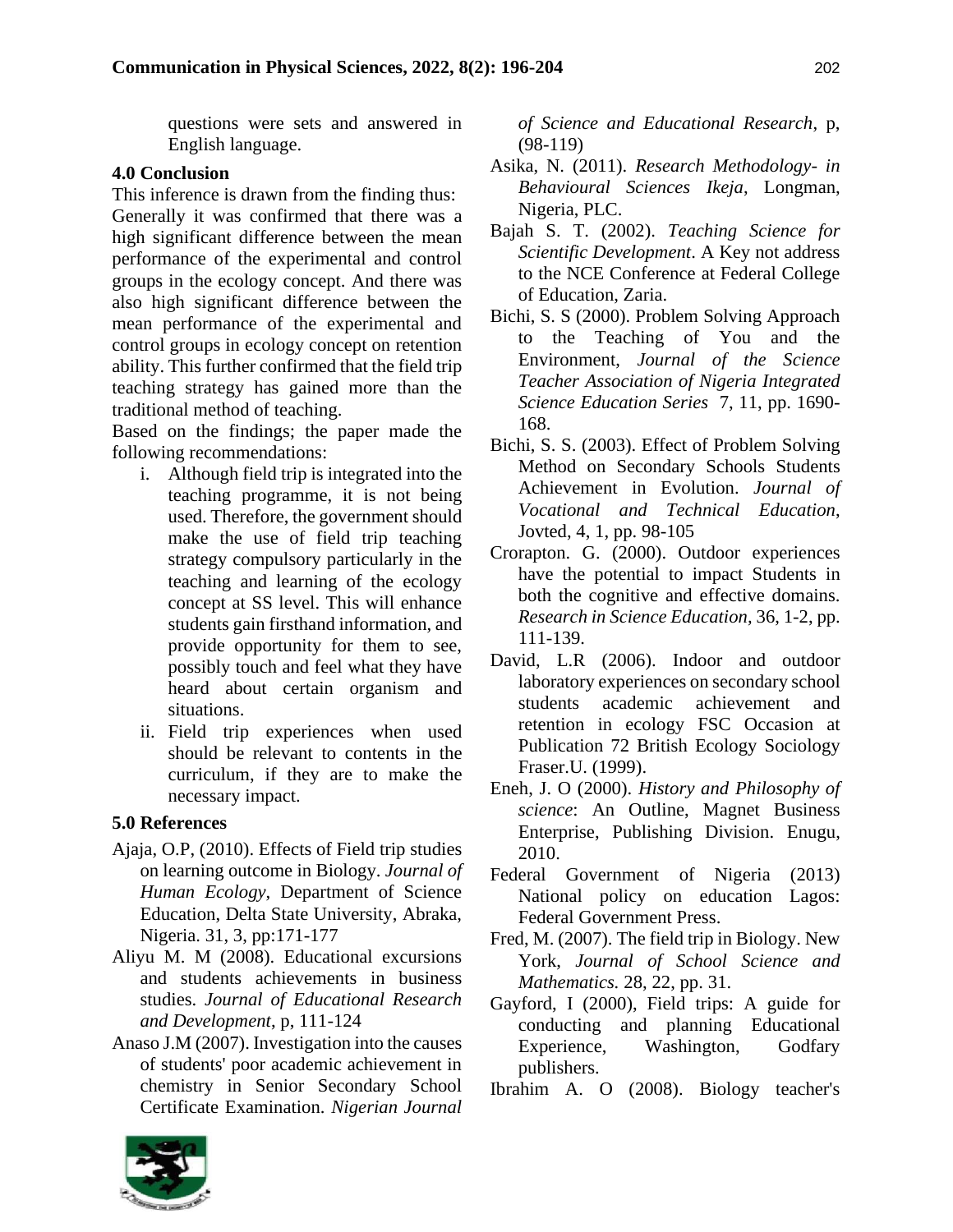perception of the causes of problems of the poor performance of students in practical biology. *A Journal Education Research and Development.*

- Kalu U. U (2007). *Review of Factors which influencing the attitudes of students towards effective study of biology in senior secondary schools in Nigeria*. Unpublished thesis, submitted to the Department of Science Education, Nigerian University, Nsukka.
- Kalu U. U and Ndokwo K. J. (2006). Review of the methodologies for effective practical Biology Instruction in secondary schools in Nigeria. *Journal Education Research and Development,* 11, pp 52-70.
- Michie, M (2007). Field trips aren't worth the effort... Or are They? Science Teachers Association Of The Northern Territory? *Journal 1*7, pp 56-79.
- Obeka, S. S (2010). Current Trend in Geographical and Environmental Education. Ahmadu Bello University Press, Ltd.
- Odum, Engine (1971). *Fundamental Ecology*, U.S.A. Sanders Coy, Ltd. 381.
- Okafor, P.N (2002). *Laboratory resources and utilization as correlated of chemistry students learning outcomes* 41st Annual Conference proceeding of the Science Teachers Association of Nigeria (STAN), pp 169-173.
- Okeke E. A. C. (2007). *Remedies for Students Poor in Science* 27th STAN Annual Conference Proceeding, pp 118 - 136.
- Okoli, J. N. (2006). Effect of Investigative Laboratory Approach and Expository Method on Acquisition, Different Levels of Scientific Literacy. *Journal of the Science Teachers Association of Nigeria* 4, 1-2, pp. 79-88.
- Okwo, F. A and Tawtiyas. (2000). Effect of position of diagrams and cognitive style on biology Achievement of pre-national

Diploma students. *Journal of the Science Teachers Association of Nigeria*. 391, Pp 89-93.

- Usman, I. (2008). The Relationship between Students' Performance in Practical Activities and their Academic Achievement Integrated Science Using NISTEP Mode of teaching. Ph.D Thesis Ahmadu Bello University, Zaria.
- WASSCE (2016). May/June *Chief Examiners Report in Science Subjects. West African Examination Council Annual Report.*
- West African Examination Council (WAEC, 2014). *Chief Examiner Report May/June. West African Examination Council Annual Report.*
- West African Examination Council (WAEC, 2015). *Chief Examiner Report May/June. West African Examination Council Annual Report.*

## **Consent for publication**

Not Applicable

# **Availability of data and materials**

The publisher has the right to make the data public

### **Competing interests**

Authors declared no conflict of interest. This work was carried out in collaboration among all authors.

# **Funding**

There is no source of external funding

# **Authors' contributions**

This work was carried out in collaboration among all authors. Author A. Mahmud and Ismail Muhammad initiated the work and sourced all the relevant journals for the review. Sadiya ibrahim performed statistical analysis of the work. All authors took part in the compilation of results, proof reading and effecting all corrections. All authors read and approved the final manuscript.